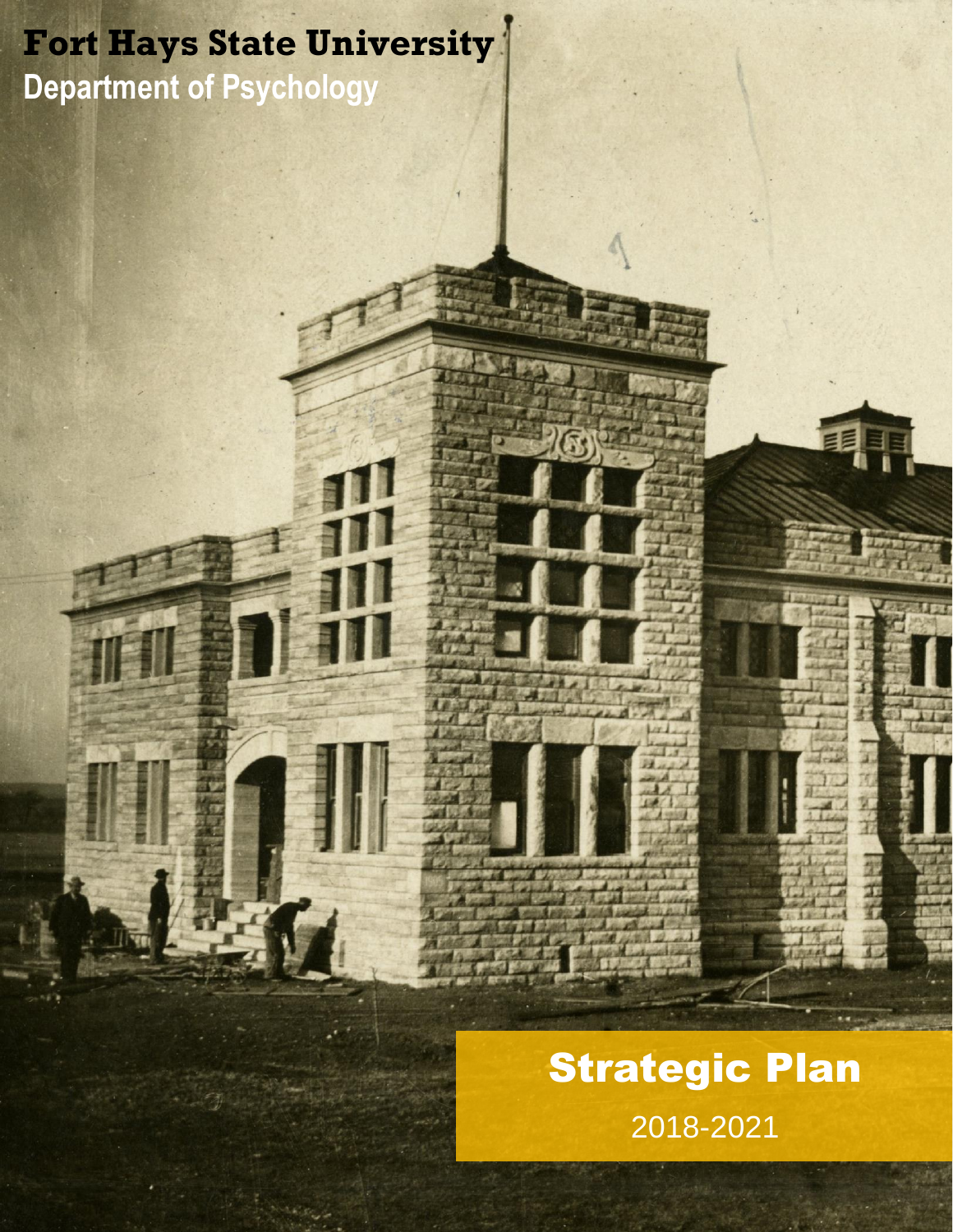

FORT HAYS STATE UNIVERSITY

DEPARTMENT OF PSYCHOLOGY

Forward thinking. World ready.

# Strategic Plan 2018-2021

Drafted and approved by the FHSU Department of Psychology in fall 2018.

## Mission

To serve the state of Kansas and the greater global community by:

- 1. Providing high quality innovative education and training in Psychology to undergraduate and graduate students.
- 2. Engaging in scholarly activities that will contribute to the science and profession of psychology.
- 3. Providing service to Fort Hays State University, local and global communities, and the discipline of psychology.
- 4. Preparing students to be active as empathic, knowledgeable citizens.

## Vision

We strive to be responsive to the dynamic needs of students, communities, and our discipline through flexible programming that prepares individuals to analyze information critically, with the goal of improving and better understanding the complexities and diversity of the human condition.

## 1 Academic Excellence

#### 1. A Academic Excellence for Students

Students will meet established departmental student learning outcomes and be informed and engaged in the discipline through high impact educational experiences.

#### Academic Excellence for Students Outcomes

- 1. Meet expected performance standards as defined by the undergraduate and graduate assessment processes.
- 2. Explore elective class options that might fit into current undergraduate assessment process.
- 3. Gather additional data regarding students' perceptions of how well each class meets student learning outcomes.
- 4. Develop a data collection plan to track students and their progress post-graduation.
- 5. Create an end-of-year event to highlight the accomplishments of our students, faculty, and staff.
- 6. Implement brown bag series for faculty and students to present research ideas at various stages of development.

#### 1. B Academic Excellence for Faculty

Faculty will be committed to continuous instructional improvement through systematic evaluation, professional development, scholarship, and personal reflection.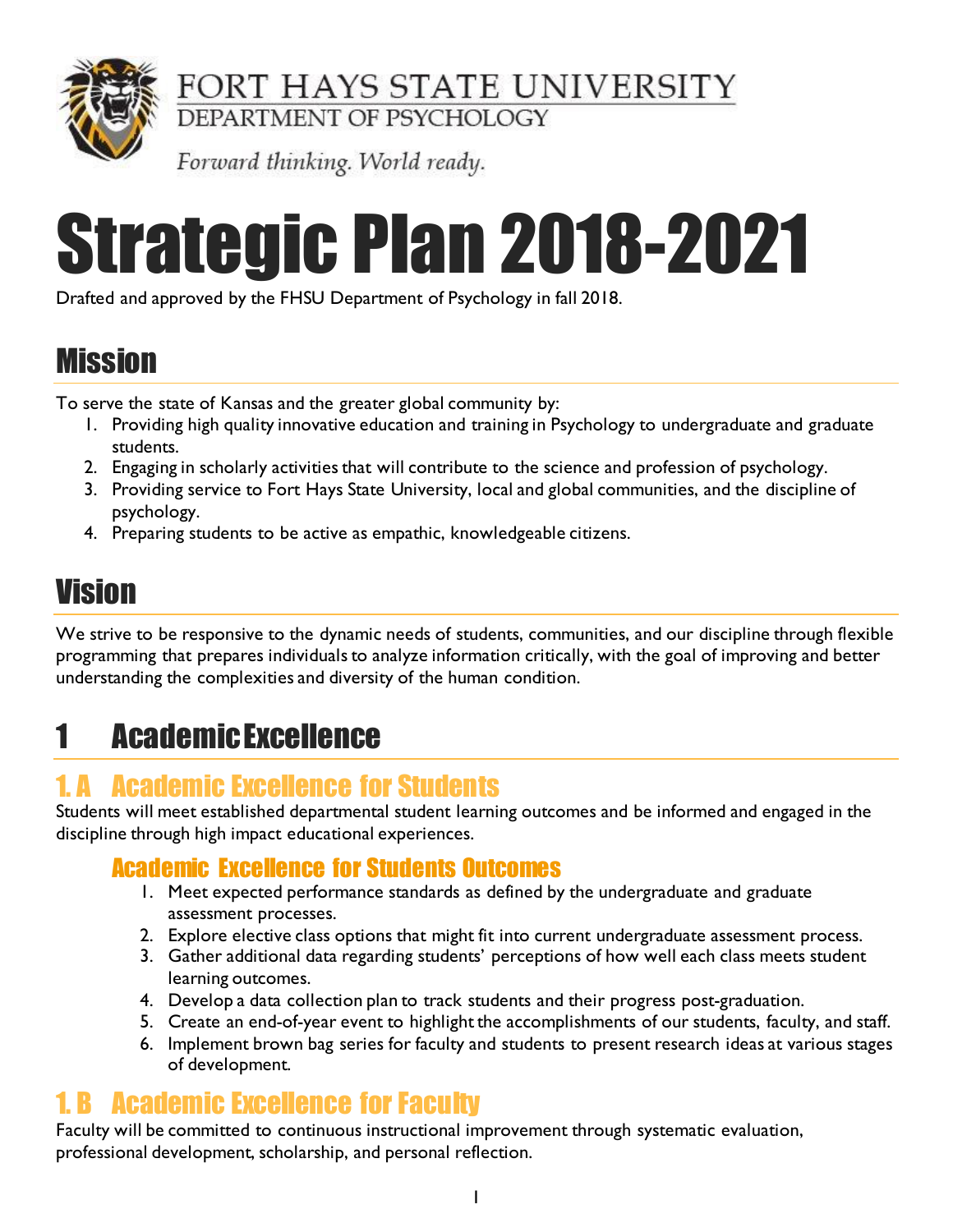#### Academic Excellence Outcomes

- 1. Implement brown bag series for faculty and students to present research ideas at various stages of development.
- 2. Create a standard departmental rubric and process for peer-review and chair-review of oncampus and virtual courses.
- 3. Create additional departmental questions to supplement university course evaluations, with the goal of gathering supplemental information to maintain the values and mission of the department.

## 2 Student Success

The Department will be committed to student success by preparing students to (a) understand elements of human behavior, (b) be engaged community partners, (3) continue life-long growth as well-informed professionals, and (4) be compassionate, empathetic, critical thinkers who are informed about diverse perspectives.

#### Student Success Outcomes

- 1. Increase virtual student involvement in undergraduate research.
- 2. Improve student experiences of virtual undergraduates and graduates through creative engagement activities.
- 3. Increase promotion of current certificates and apprenticeships.
- 4. Create a repository of student success resources for our students using an online platform.
- 5. Encourage student involvement and community service through GASP, Psychology Club, and Service Learning.
- 6. Explore grade prerequisite in college algebra for PSY 480.
- 7. Implement "acceptance of course terms and conditions" policy for departmental courses in order to discourage student-to-student sharing of course materials.

## 3 Strategic Growth

The Department will pursue adaptive, flexible, and sustainable growth to address a variety of societal needs.

#### Strategic Growth Outcomes

- 1. Create a larger variety of coursework options for our students.
- 2. Explore creative course delivery formats.
- 3. Create a plan for 8-week courses, including course rotation.
- 4. Develop programs that increase employment opportunities for our Bachelor's level students and meet the underserved needs of citizens of Kansas and beyond.
- 5. Adjust our current courses and create new courses to align with the new general education program.
- 6. Provide resources and expertise for local citizens and professionals regarding current mental health needs.

## 4 Quality Resources & Infrastructure

The Department will identify and provide departmental resources to support our educational, scholarly, and service initiatives.

#### Quality Resource and Infrastructure Outcomes

1. Develop a transparent method for departmental travel fund allocation.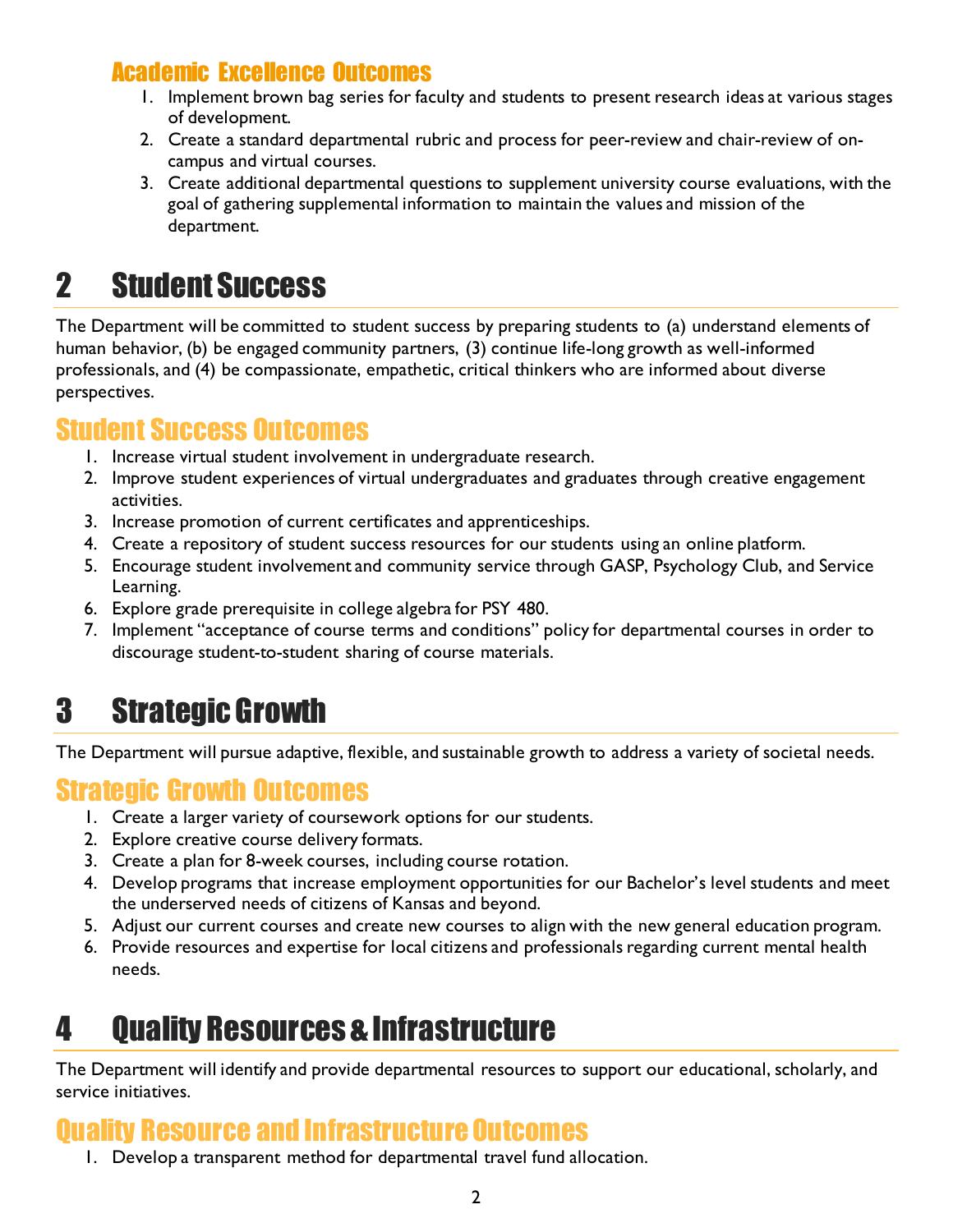- 2. Develop a transparent method for requesting and awarding of funds for any type of professional development resource (e.g., computers, software, teaching tools).
- 3. Explore options for renovating Martin Allen 207 into a state-of-the-art educational space for oncampus and virtual students.
- 4. Actively maintain the quality of the test kit library by making necessary purchases and updates to the inventory.
- 5. Identify available on-campus resources for faculty, and actively promote their use as they help support the Department's mission.

## 5 Community & Global Engagement

The Department will identify relationships with community and global stakeholders to facilitate joint growth and opportunities by (a) listening to and understanding the needs of the stakeholders, (b) conscientiously fostering sustainable relationships, and (c) practicing a (culturally sensitive) growth mindset as means to evolve with the needs of stakeholders

#### Community & Global Engagement Outcomes

- 1. Develop a partnership creating a community college pipeline to address identified regional and professional needs.
- 2. Provide applied training to undergraduate and graduate students to enrich professional practice.
- 3. Develop advisory councils with community partners to bridge the gap between graduate and undergraduate education and professional practice.
- 4. Advocate at the state and national level for virtual psychology graduate training while continuing to advocate for the quality and acceptance of virtual programs.
- 5. Develop and implement a clear direction for The Psychological Screening Clinic.